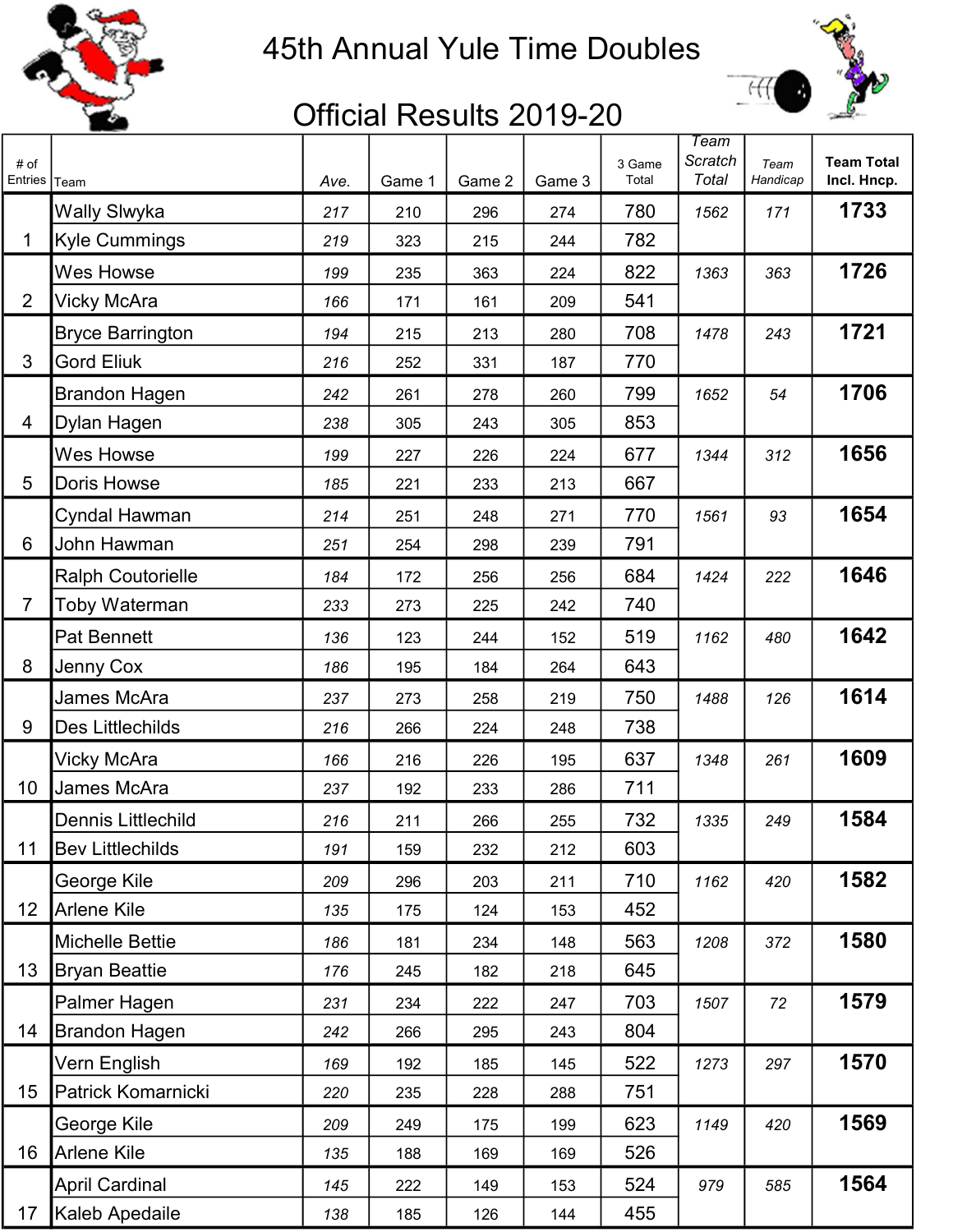|    | Toby Waterman            | 233 | 232 | 212 | 296 | 740 | 1417 | 144 | 1561 |
|----|--------------------------|-----|-----|-----|-----|-----|------|-----|------|
| 18 | <b>Gwen Bonik</b>        | 213 | 270 | 202 | 205 | 677 |      |     |      |
|    | Davina Cassie            | 186 | 212 | 186 | 247 | 645 | 1312 | 249 | 1561 |
| 19 | Don Roth                 | 221 | 230 | 235 | 202 | 667 |      |     |      |
|    | <b>Courtney Rowlett</b>  | 227 | 219 | 296 | 270 | 785 | 1425 | 135 | 1560 |
| 20 | Jamie McAra              | 223 | 225 | 208 | 207 | 640 |      |     |      |
|    | <b>Steve Tchir</b>       | 238 | 266 | 261 | 170 | 697 | 1306 | 243 | 1549 |
| 21 | <b>Rosemarie Porrier</b> | 172 | 193 | 179 | 237 | 609 |      |     |      |
|    | George Kile              | 209 | 242 | 245 | 232 | 719 | 1129 | 420 | 1549 |
| 22 | Arlene Kile              | 135 | 122 | 148 | 140 | 410 |      |     |      |
|    | <b>Carey Monteith</b>    | 229 | 177 | 258 | 302 | 737 | 1378 | 162 | 1540 |
| 23 | William Jubinville       | 211 | 141 | 238 | 262 | 641 |      |     |      |
|    | <b>Glen Bennett</b>      | 197 | 175 | 227 | 171 | 573 | 1323 | 207 | 1530 |
| 24 | Aaron Murchison          | 226 | 298 | 228 | 224 | 750 |      |     |      |
|    | Tina Mathieson           | 164 | 164 | 142 | 229 | 535 | 1136 | 393 | 1529 |
| 25 | <b>Kevin Hank</b>        | 190 | 202 | 215 | 184 | 601 |      |     |      |
|    | Val Johnston             | 128 | 146 | 171 | 148 | 465 | 1099 | 426 | 1525 |
| 26 | <b>Betty Trevors</b>     | 214 | 199 | 242 | 193 | 634 |      |     |      |
|    | <b>Curtis Dunis</b>      | 251 | 308 | 269 | 265 | 842 | 1370 | 153 | 1523 |
| 27 | <b>Claudio Dunis</b>     | 192 | 130 | 183 | 215 | 528 |      |     |      |
|    | lain Wardell             | 236 | 295 | 254 | 204 | 753 | 1143 | 369 | 1512 |
| 28 | Kodi Watson              | 127 | 135 | 142 | 113 | 390 |      |     |      |
|    | <b>Michelle Bettie</b>   | 186 | 263 | 222 | 199 | 684 | 1176 | 336 | 1512 |
| 29 | Mark Patterson           | 189 | 131 | 169 | 192 | 492 |      |     |      |
|    | <b>Bryan Beattie</b>     | 173 | 188 | 204 | 183 | 575 | 1229 | 279 | 1508 |
| 30 | Airne Lemont             | 223 | 206 | 189 | 259 | 654 |      |     |      |
|    | Randi Creighton          | 132 | 139 | 213 | 104 | 456 | 1102 | 405 | 1507 |
| 31 | <b>Adam McGowan</b>      | 217 | 196 | 212 | 238 | 646 |      |     |      |
|    | Theresa Tytgat           | 187 | 205 | 222 | 221 | 648 | 1213 | 288 | 1501 |
| 32 | <b>Dwight Anderson</b>   | 206 | 217 | 204 | 144 | 565 |      |     |      |
|    | Tony St. Onge            | 143 | 156 | 174 | 166 | 496 | 1138 | 360 | 1498 |
| 33 | <b>Arvie Lamont</b>      | 223 | 211 | 233 | 198 | 642 |      |     |      |
|    | <b>Steve Tchir</b>       | 238 | 183 | 247 | 294 | 724 | 1254 | 243 | 1497 |
| 34 | <b>Rosemarie Porrier</b> | 172 | 191 | 186 | 153 | 530 |      |     |      |
|    | <b>Bryan Beattie</b>     | 176 | 174 | 179 | 168 | 521 | 1002 | 486 | 1488 |
| 35 | Tony St. Onge            | 143 | 119 | 182 | 180 | 481 |      |     |      |
|    | <b>Bev Littlechilds</b>  | 191 | 190 | 194 | 159 | 543 | 1148 | 333 | 1481 |
| 36 | Doris Howse              | 185 | 200 | 219 | 186 | 605 |      |     |      |
|    | <b>Rosemarie Porrier</b> | 172 | 137 | 150 | 142 | 429 | 1224 | 243 | 1467 |
| 37 | <b>Steve Tchir</b>       | 238 | 279 | 258 | 258 | 795 |      |     |      |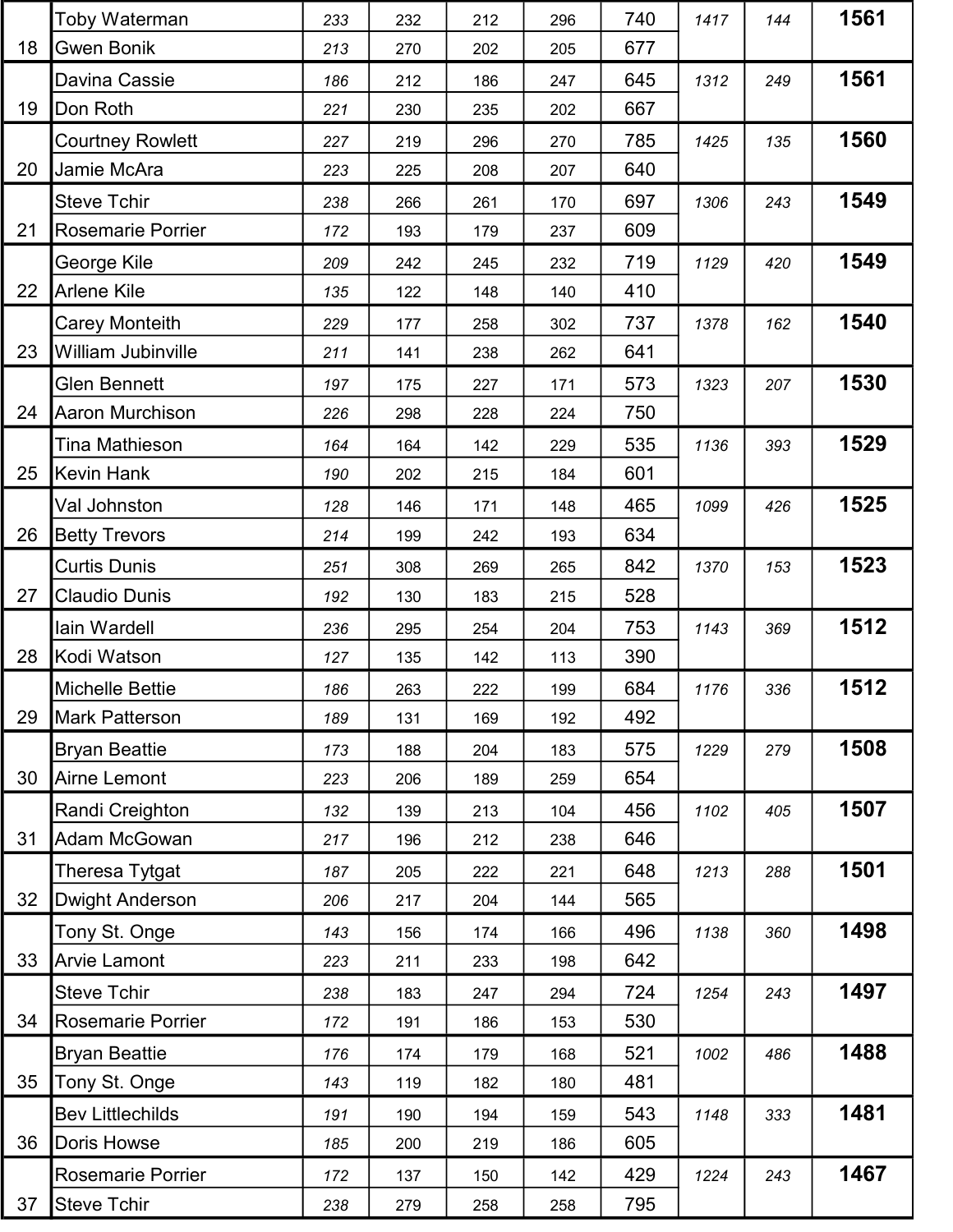|    | <b>Gord Eliuk</b>        | 216 | 213 | 147 | 245 | 605 | 1222 | 243  | 1465 |
|----|--------------------------|-----|-----|-----|-----|-----|------|------|------|
| 38 | <b>Bryce Barrington</b>  | 194 | 159 | 263 | 195 | 617 |      |      |      |
|    | <b>Steve Tchir</b>       | 238 | 253 | 222 | 229 | 704 | 1271 | 171  | 1442 |
| 39 | Mark Patterson           | 198 | 178 | 160 | 229 | 567 |      |      |      |
|    | <b>Brandon Hagen</b>     | 242 | 189 | 279 | 235 | 703 | 1384 | 54   | 1438 |
| 40 | Dylan Hagen              | 238 | 178 | 193 | 310 | 681 |      |      |      |
|    | <b>Steve Tchir</b>       | 238 | 241 | 227 | 215 | 683 | 1193 | 243  | 1436 |
| 41 | Rosemarie Porrier        | 172 | 130 | 172 | 208 | 510 |      |      |      |
|    | Laurel Skarlicki         | 228 | 240 | 209 | 195 | 644 | 1347 | 87   | 1434 |
| 42 | <b>Darrell Ketler</b>    | 239 | 279 | 191 | 233 | 703 |      |      |      |
|    | <b>Tina Mathieson</b>    | 164 | 211 | 161 | 149 | 521 | 996  | 432  | 1428 |
| 43 | <b>Sheryl Deagle</b>     | 176 | 179 | 141 | 155 | 475 |      |      |      |
|    | <b>Ralph Coutorielle</b> | 184 | 191 | 194 | 179 | 564 | 1203 | 222  | 1425 |
| 44 | Toby Waterman            | 233 | 207 | 228 | 204 | 639 |      |      |      |
|    | Davina Cassie            | 186 | 123 | 164 | 227 | 514 | 1170 | 249  | 1419 |
| 45 | Don Roth                 | 221 | 170 | 263 | 223 | 656 |      |      |      |
|    | Michelle Bettie          | 186 | 139 | 228 | 199 | 566 | 1041 | 375  | 1416 |
| 46 | Donna Said               | 175 | 154 | 130 | 191 | 475 |      |      |      |
|    | George Kile              | 209 | 216 | 175 | 205 | 596 | 995  | 420  | 1415 |
| 47 | Arlene Kile              | 135 | 139 | 126 | 134 | 399 |      |      |      |
|    | <b>Darrell Ketler</b>    | 239 | 243 | 227 | 233 | 703 | 1328 | 87   | 1415 |
| 48 | Laurel Skarlicki         | 228 | 230 | 184 | 211 | 625 |      |      |      |
|    | Davina Cassie            | 186 | 176 | 154 | 172 | 502 | 1180 | 228  | 1408 |
| 49 | Carey Monteith           | 229 | 250 | 255 | 173 | 678 |      |      |      |
|    | George Kile              | 209 | 174 | 201 | 165 | 540 | 987  | 420  | 1407 |
| 50 | Arlene Kile              | 135 | 119 | 152 | 176 | 447 |      |      |      |
|    | Patrick Komarnicki       | 220 | 182 | 141 | 250 | 573 | 1079 | 297  | 1376 |
| 51 | Vern English             | 169 | 161 | 160 | 185 | 506 |      |      |      |
|    | Toby Waterman            | 233 | 308 | 27  | 207 | 542 | 1227 | 144  | 1371 |
| 52 | <b>Gwen Bonik</b>        | 213 | 221 | 219 | 245 | 685 |      |      |      |
|    | <b>Rosemarie Porrier</b> | 172 | 245 | 115 | 120 | 480 | 1122 | 243  | 1365 |
| 53 | <b>Steve Tchir</b>       | 238 | 139 | 259 | 244 | 642 |      |      |      |
|    | <b>Mark Trevors</b>      | 152 | 165 | 89  | 123 | 377 | 992  | 372  | 1364 |
| 54 | Frank Johnston           | 210 | 205 | 195 | 215 | 615 |      |      |      |
|    | <b>Gary Gulash</b>       | 236 | 189 | 204 | 186 | 579 | 1152 | 207  | 1359 |
| 55 | Lisa Richardson          | 187 | 183 | 144 | 246 | 573 |      |      |      |
|    | <b>Curtis Dunis</b>      | 251 | 316 | 243 | 163 | 722 | 1352 | $-3$ | 1349 |
| 56 | <b>Brandon Cockburn</b>  | 251 | 207 | 201 | 222 | 630 |      |      |      |
|    | <b>Kevin Hank</b>        | 190 | 163 | 169 | 190 | 522 | 1061 | 261  | 1322 |
| 57 | <b>Gwen Bonik</b>        | 213 | 196 | 178 | 165 | 539 |      |      |      |